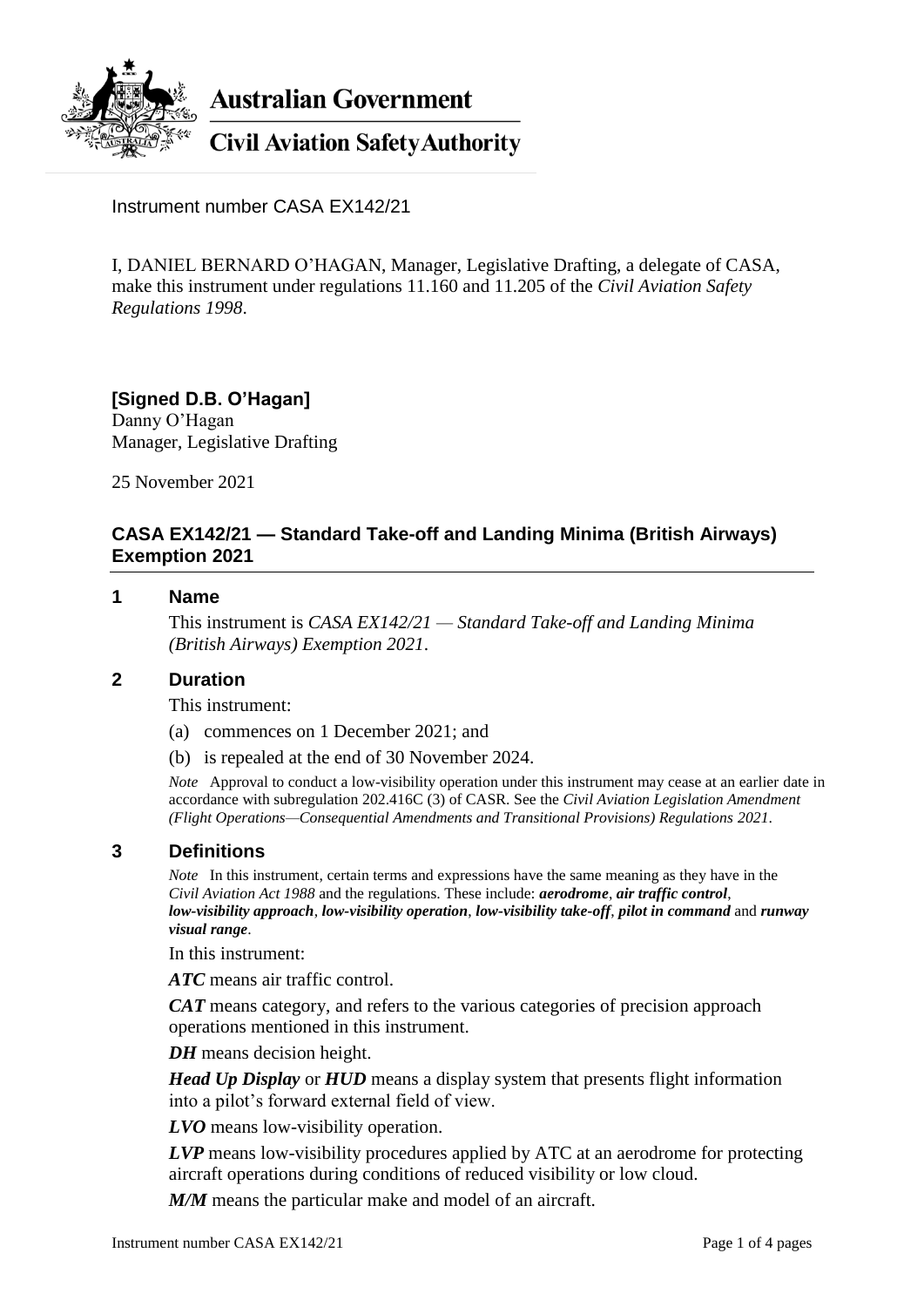*PVD* means para-visual display.

*RVR* means runway visual range.

# **4 Application**

This instrument applies in relation to British Airways PLC of Harmondsworth, United Kingdom (the *exempted operator*), ARN 503070, if:

- (a) the exempted operator conducts a flight to or from an aerodrome in any of the following kinds of aircraft (the *aircraft*): A380-800; B747-400; B777-200; B777-300ER; B787-800; B787-900; and
- (b) ATC at the aerodrome has informed the pilot in command of the aircraft that LVP are in force.

# **5 Exemptions**

- (1) The exempted operator is exempt from compliance with subregulations 257 (3) and 257 (4) of CAR in relation to the flight.
- (2) The pilot in command of the aircraft is exempt from compliance with subregulations 257 (3) and 257 (4) of CAR in relation to the flight.

# **6 Conditions**

- (1) It is a condition of the exemption in subsection 5 (1) that the exempted operator ensures compliance with the requirements mentioned in subsection (3).
- (2) It is a condition of the exemption in subsection 5 (2) that the pilot in command of the aircraft ensures compliance with the requirements mentioned in subsection (3).
- (3) The requirements are:
	- (a) the aircraft must comply with the meteorological minima for LVO and associated requirements set out in Schedule 1; and
	- (b) the requirements for LVO mentioned in Schedule 2.

# **Schedule 1 Operating minima for LVO**

## **Low-visibility take-off minima**

- 1 An aircraft of a kind mentioned in column 1 of Table 1 must not conduct a low-visibility take-off from the aerodrome:
	- (a) if the reported RVR for the take-off is less than the meteorological minimum mentioned in column 2 of the Table; and
	- (b) unless the aircraft meets the HUD or PVD requirements (if any) mentioned in column 2 of the Table.

### **Table 1: Low-visibility take-off minima**

| <b>Item</b> | <b>Aircraft M/M</b><br>$\left(\text{column } 1\right)$          | Meteorological minimum and<br><b>HUD or PVD requirements</b><br>$\left(\text{column } 2\right)$ |
|-------------|-----------------------------------------------------------------|-------------------------------------------------------------------------------------------------|
|             | A380-800; B747-400; B777-200;<br>B777-300ER; B787-800; B787-900 | $125 \text{ m}$                                                                                 |
| 2           | B747-400; B777-200; B777-300ER                                  | 75 m with PVD                                                                                   |
| 3           | B787-800; B787-900                                              | 75 m with HUD                                                                                   |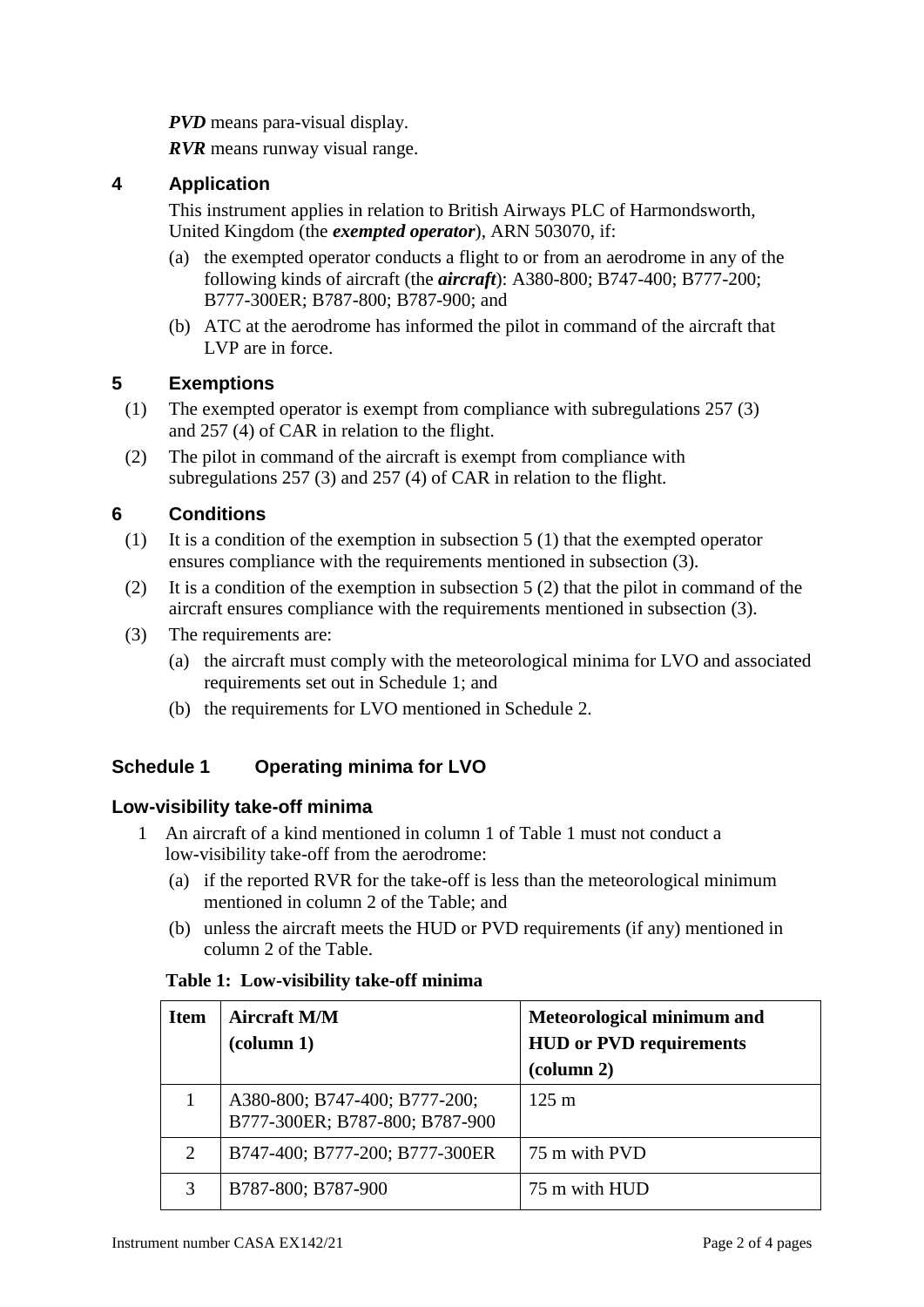# **Low-visibility approach minima**

- 2 An aircraft of a kind mentioned in column 1 of Table 2, when conducting a low-visibility approach operation mentioned in column 2 of the Table for the purpose of landing the aircraft:
	- (a) has the RVR meteorological minimum mentioned in column 3 of the Table for the low-visibility approach operation; and
	- (b) must apply the DH mentioned in column 4 of the Table for the low-visibility approach operation.

| <b>Item</b>    | <b>Aircraft M/M</b><br>$\left(\text{column } 1\right)$                      | Low-visibility<br>approach operation<br>$\left(\text{column } 2\right)$ | <b>RVR</b> minimum<br>$\left(\text{column }3\right)$ | <b>DH</b><br>$\text{(column 4)}$ |
|----------------|-----------------------------------------------------------------------------|-------------------------------------------------------------------------|------------------------------------------------------|----------------------------------|
| $\mathbf{1}$   | A380-800;<br>B747-400;                                                      | <b>CAT II</b>                                                           | $300 \text{ m}$                                      | $100$ ft                         |
|                | B777-200;<br>B777-300ER;<br>B787-800;<br>B787-900                           | <b>CAT IIIA</b>                                                         | $200 \text{ m}$                                      | $50$ ft                          |
| $\overline{2}$ | B747-400                                                                    | <b>CAT IIIB</b>                                                         | 75 m                                                 | $20$ ft                          |
| 3              | A380-800;<br>B777-200;<br>B777-300ER;<br>B787-800;<br>B787-900              | <b>CAT IIIB</b>                                                         | $75 \text{ m}$                                       | $15 \text{ ft}$                  |
| $\overline{4}$ | A380-800;<br>B747-400;<br>B777-200;<br>B777-300ER;<br>B787-800;<br>B787-900 | <b>CAT IIIB</b>                                                         | 75 m                                                 | No DH                            |

#### **Table 2: Approach minima and requirements**

## **Schedule 2 Requirements for LVO**

### **Operating minima and procedures**

- 1 The requirements for conducting LVO are the most restrictive of the requirements in the following:
	- (a) this instrument;
	- (b) the LVO authorisation issued to the exempted operator by the Civil Aviation Authority of the United Kingdom and the terms and conditions for LVO associated with that authorisation.

## **Approach ban**

- 2 For landings, the following approach ban rules apply:
	- (a) when making an approach, the aircraft must not continue beyond 1 000 ft above aerodrome elevation if a controlling zone RVR is reported by ATC as continually less than the specified minimum for the landing;